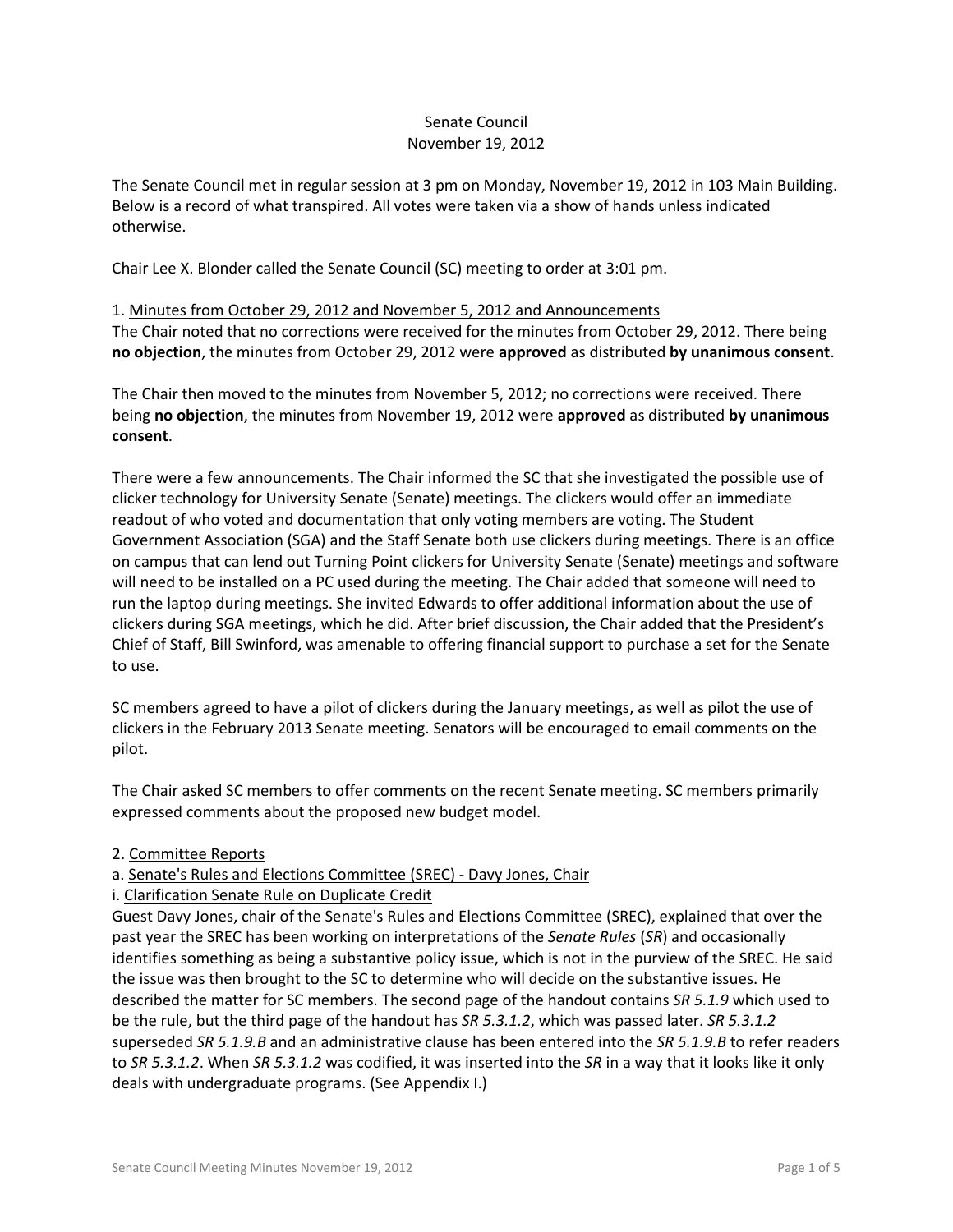Grossman **moved** that the SC recommend that the Senate: replace the text of *SR 5.1.9.B* with a reference to *SR 5.3.1.2*: and move the position of *SR 5.3.1.2* to the location that would be numbered as *SR 5.3.0.1*, with a heading denoting both undergraduate and graduate programs, so that the effect will be that the text of *SR 5.3.0.1* will then come to expressly apply to both undergraduate and graduate programs. Pienkowski **seconded**. There being no discussion, a **vote** was taken and the motion **passed** with none opposed.

## ii. Contradiction within *Senate Rules* on Retroactive Withdrawal

Jones said that the SREC was asked to interpret a situation and saw a substantive contradiction in the rule. *SR 5.1.8.5.A.2* explains how a grade of E or XE can be changed to a W through the retroactive withdrawal process. In *SR 5.1.8.5.A.5*, however, it says that an XE cannot be changed to a W through the retroactive withdrawal process. Jones said the SREC reviewed legislative history and was unable to determine if there was a typo somewhere or a substantive issue at play that needs clarification. He said the SREC recommends that the matter be referred to the Senate's Admissions and Academic Standards Committee (SAASC) for them to render a recommendation to the Senate. SC members and guest Interim Associate Provost for Undergraduate Education discussed the issue.

Grossman **moved** that the issues raised regarding *Senate Rules 5.1.1*, *5.1.8.5*, and *6.4.C* be sent to the Senate's Admissions and Academic Standards Committee (SAASC) for the SAASC to come up with a coherent policy and new language for the *SR*. Brion **seconded**. A **vote** was taken and the motion **passed** with none opposed. Grossman suggested that Withers write up his description of the issue and email it to the Chair. Jones added that Withers' explanation was very well said.

## b. Senate's Admissions and Academic Standards Committee (SAASC) - Raphael Finkel, Chair

i. Proposed Changes to Admissions Requirements for Human Nutrition and Dietetics Undergraduate Programs in the Department of Nutrition and Food Science

Guest Sandra Bastin (Interim Chair, Department of Dietetics and Human Nutrition) commented that she brought Director of Undergraduate Studies Tammy Stephenson to help answer questions. Those present introduced themselves. Guest Finkel, chair of the SAASC, explained the proposal. SC members had questions about: the possible floating value of the acceptable cumulative grade-point average and how the grade from a course repeated after the three allowed repeat options would be used, if at all. Bastin and Stephenson said they could prepare a revised document. Finkel suggested they send it to him and the SAASC would review it before sending it to the SC, in time for the December Senate meeting.

## 5. Draft Policy on Academic Rigor

Jones explained that in spring 2009 the Southern Association for the Accreditation of Colleges and Schools placed an increased emphasis on showing in the *SR* how the Senate has its arms around courses and programs to show increased rigor from the undergraduate level, to graduate and then professional levels. He said that a group comprised of the vice president for institutional research, planning and effectiveness, the dean of the Graduate School, the then-associate provost for undergraduate education, and a faculty member from the College of Law created a statement (page 19 of the handout), to which Jones and Wood made a few additional edits. (The edits from Jones and Wood are in track changes.) In response to comments from SC members, Jones said he would change the language to present tense. After that, the language could go to each council.

SC members discussed the language. There was some concern that the language was vague in regards to the Senate's role in the approval process for the statements on academic rigor. Edwards suggested that the individual academic councils could create statements of academic rigor that the Senate would then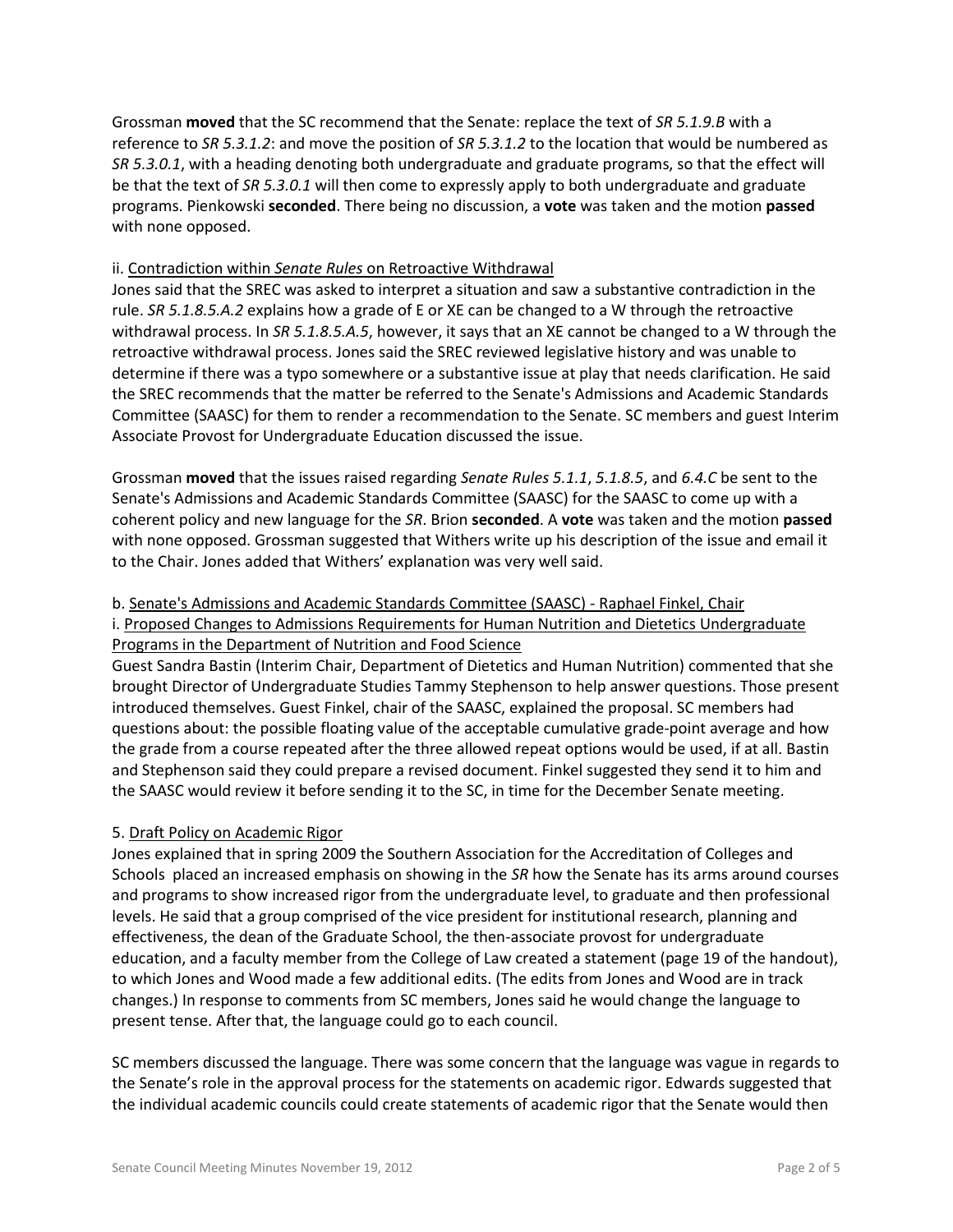be responsible for approving. There was additional discussion. The Chair suggested that Jones take the language and return it to the SREC to make it present tense before the SC decides what to do next with it.

## 4. Associate Provost for Faculty Advancement G. T. Lineberry

The Chair introduced Associate Provost for Faculty Advancement G. T. Lineberry to SC members. Guest Lineberry then spoke to SC members about his background and vision for various aspects of the office associated with his position. He said he planned to enact a suggestion to him that he develop a faculty committee to advise him. Lineberry suggested having a seven-person advisory body for the Office of Faculty Advancement (OFA) that will meet every two or three weeks, to serve as a reality check and sounding board, and help prioritize and operationalize suggestions. The SC Chair will be an ex officio member, and members will include three faculty identified by the SC. The remaining three faculty members will be recommended by the deans to the Provost.

SC members discussed a variety of things. There was considerable support for the creation of an equity review committee to help ensure equitable salaries and equitable access to lab space and developmental monies. There was also support for better utilization of emeritus faculty for improved contact with graduates and better engaging older faculty who are most likely to know graduate students who have established themselves; faculty emeritus can also be involved in alumni relations. Some SC members expressed concern about the suggestion that a faculty member would approach the OFA with a problem, since the OFA may not hear about an issue until after it reached the level of the dean, as well as that the OFA reports to the Provost. SC members also expressed concerns about clinical title series faculty and lecturers and their respective professional development needs.

The Chair thanked Lineberry for attending.

## 5. Interim Provost Tim Tracy

Those present introduced themselves. Interim Provost Tim Tracy said that there was a name change to a center that was approved by the Board of Trustees as an administrative center. The request is to change the name from the Center for Health Management Services and Research to the Center for Health Services Research. It was not active for some time, but is currently being reconstituted. SC members asked a number of questions about the center, in part to understand its current and proposed place in the university structure and whether the center was administrative or research. Provost Tracy explained that he was requesting approval to change the name and change the formal reporting structure from the chancellor of the medical center to a dual reporting to the Provost and the Executive Vice President for Health Affairs (EVPHA). There was extensive discussion about the nature of the center when it was fully operational. Greissman asked Provost Tracy to clarify the reporting structure. The Provost replied that the center used to report to the chancellor for health affairs.

SC members agreed that the matter could be dealt with relatively simply if the proposal from the Provost changed to having the reporting structure change solely be an update of the language to current terminology (and dropping the suggestion that it have a dual reporting line to the Provost and EVPHA) and a change to the name from the Center for Health Management, Services, and Research to the Center for Health Services Research.

Grossman **moved** that the SC recommend the Senate endorse the proposed name change of the Center for Health Services, Management, and Research to the Center for Health Services Research and clarify that the center now reports to the provost. Wasilkowski **seconded**. The Provost clarified that there were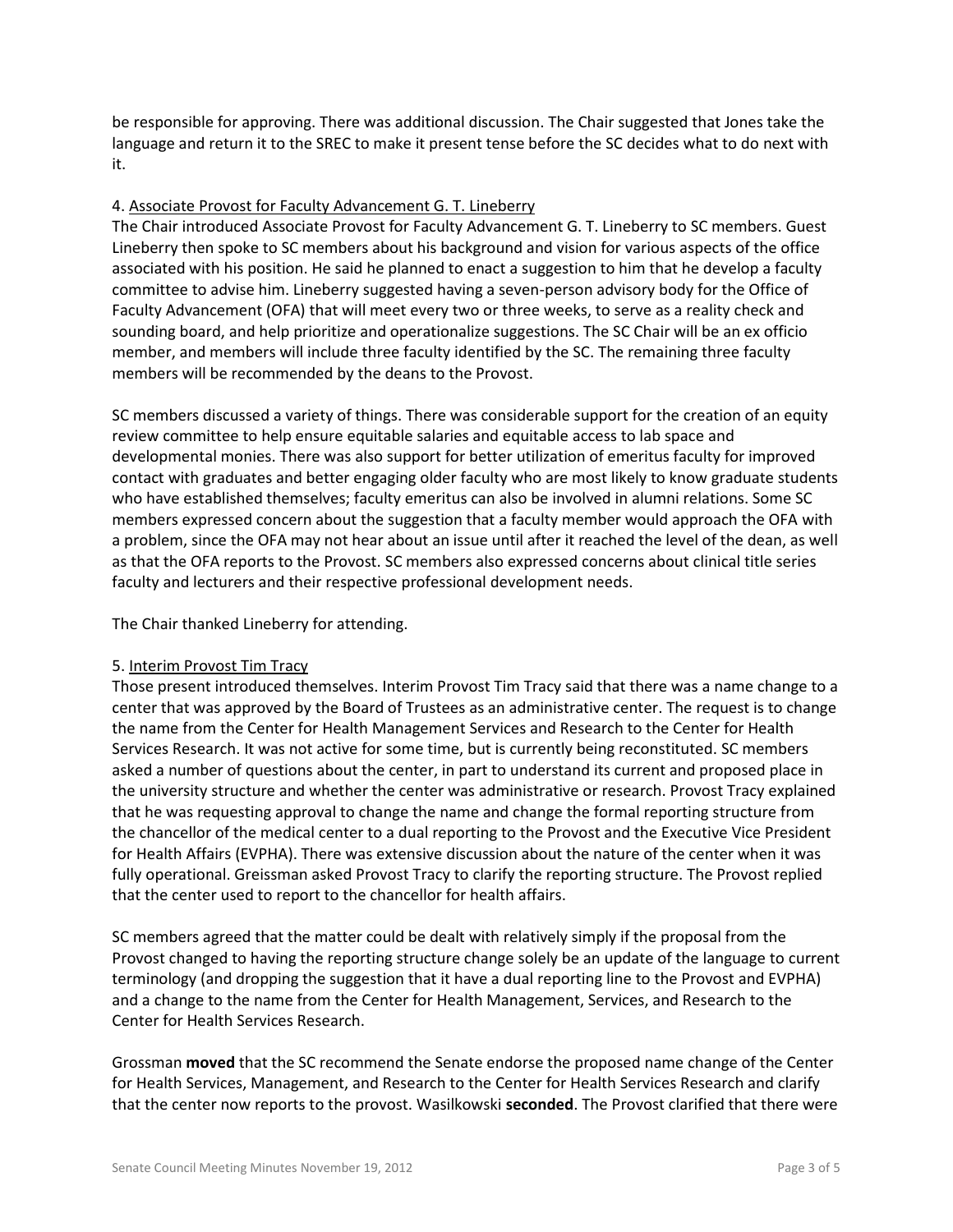currently no faculty in the center to consult. A **vote** was taken and the motion **passed** with none opposed.

SC members then asked the Provost a variety of questions. Among other answers, he suggested that faculty email him directly if there is a disagreement between a faculty member and a dean over the implementation of educational policy, particularly with respect to changing grades. The Provost cannot do something about things he does not know about. There was also a discussion about the new values- /incentive-based budget model and a few other issues. Due to the time, the Chair thanked Provost Tracy for attending.

Brion **moved** to adjourn and Wasilkowski **seconded**. The motion **passed** by **unanimous consent**. The meeting was adjourned at 5:05 pm.

> Respectfully submitted by Lee X. Blonder, Senate Council Chair

SC members present: Anderson, Blonder, Brion, Coyne, Edwards, Grossman, McCormick, Pienkowski, Swanson, Wasilkowski, Wilson, Wood and Wright.

Provost's Liaison present: Greissman.

Invited guests present: Sandra Bastin, Raphael Finkel, Davy Jones, G. T. Lineberry, Tammy Stephenson and Ben Withers.

Prepared by Sheila Brothers on Friday, November 30, 2012.